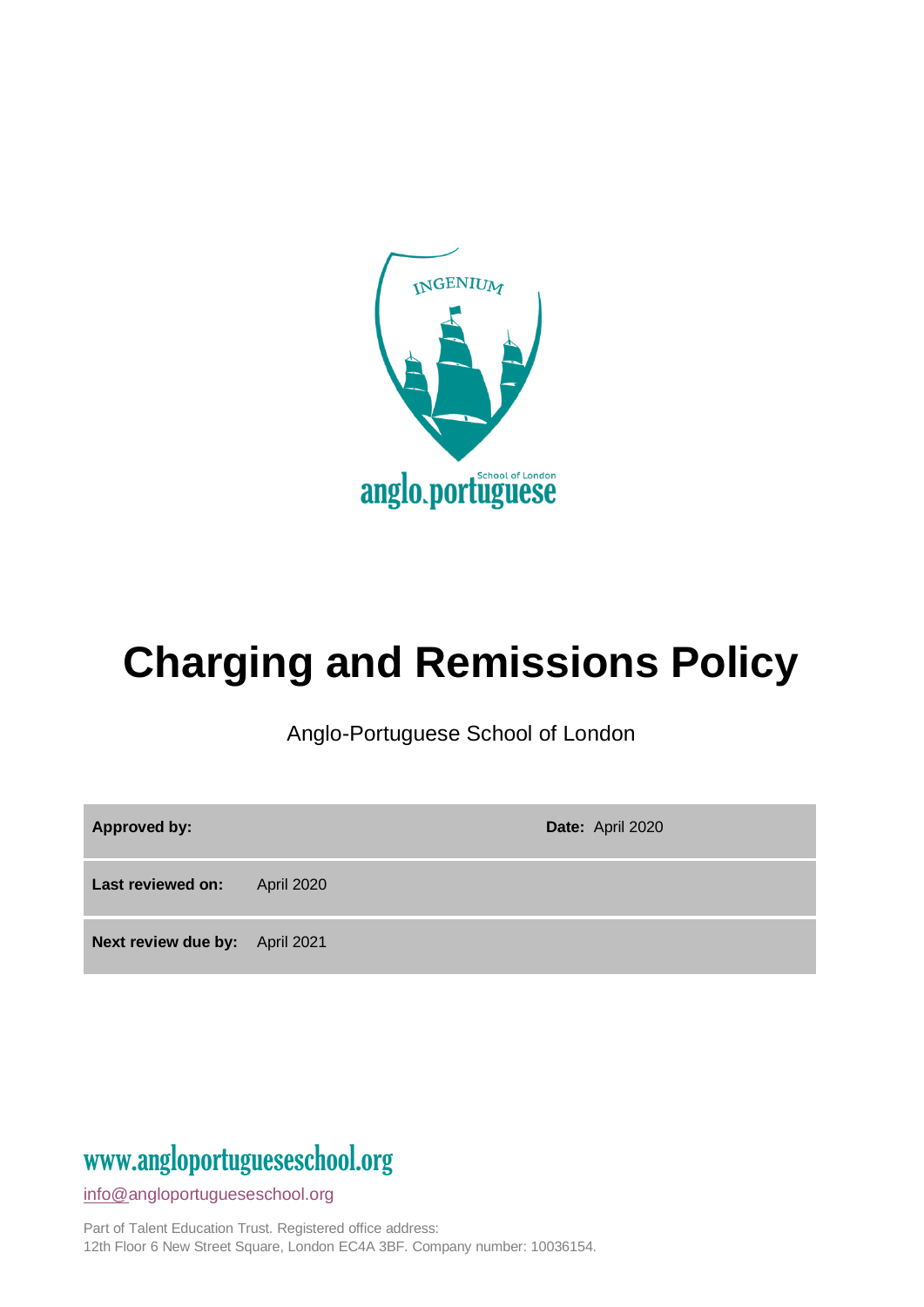#### **Contents**

<span id="page-1-0"></span>

# www.angloportugueseschool.org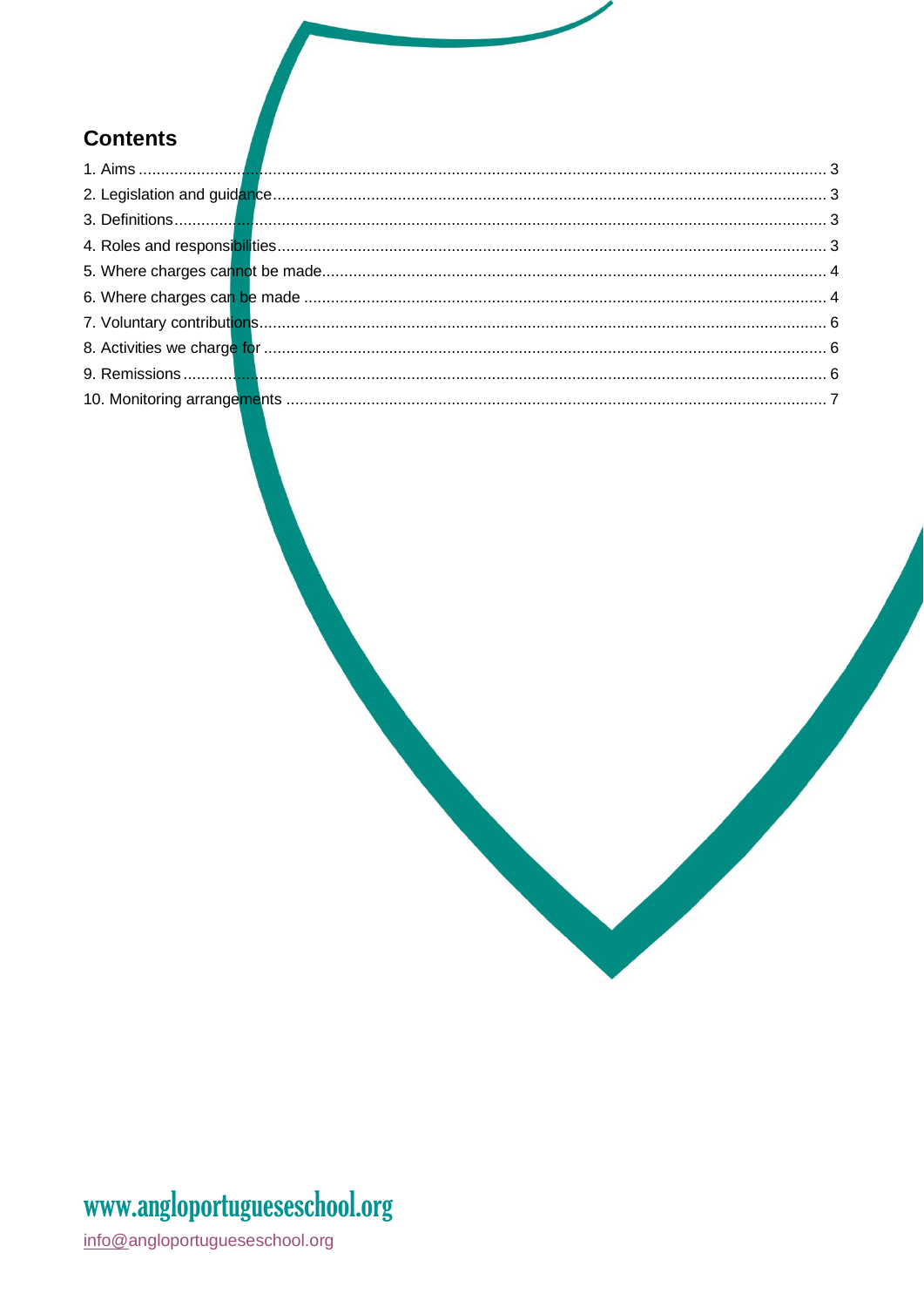#### **1. Aims**

Our school aims to:

Have robust, clear processes in place for charging and remissions

• Clearly set out the types of activity that can be charged for and when charges will be made

#### <span id="page-2-0"></span>**2. Legislation and guidance**

This policy is based on advice from the Department for Education (DfE) o[n charging for school activities](https://www.gov.uk/government/publications/charging-for-school-activities) and [the Education Act 1996,](http://www.legislation.gov.uk/ukpga/1996/56/part/VI/chapter/III) sections 449-462 of which set out the law on charging for school activities in England. Academies are required to comply with this Act through their funding agreements. This policy complies with our funding agreement and articles of association.

#### <span id="page-2-1"></span>**3. Definitions**

- **Charge**: a fee payable for specifically defined activities
- **Remission**: the cancellation of a charge which would normally be payable

#### <span id="page-2-2"></span>**4. Roles and responsibilities**

#### **4.1 The Full Governing Body**

The Full Governing Body (FGB) has overall responsibility for approving the charging and remissions policy, but can delegate this to a committee of the Principal.

The FGB also has overall responsibility for monitoring the implementation of this policy.

#### **4.2 Principal**

The Principal is responsible for ensuring staff are familiar with the charging and remissions policy, and that it is being applied consistently.

#### **4.3 Staff**

Staff are responsible for:

- Implementing the charging and remissions policy consistently.
- Notifying the Principal of any specific circumstances which they are unsure about or where they are not certain if the policy applies.

The school will provide staff with appropriate training in relation to this policy and its implementation.

#### **4.4 Parents**

Parents are expected to notify staff or the headteacher of any concerns or queries regarding the charging and remissions policy.

## www[.angloportugueseschool.org](https://angloportugueseschool.org/)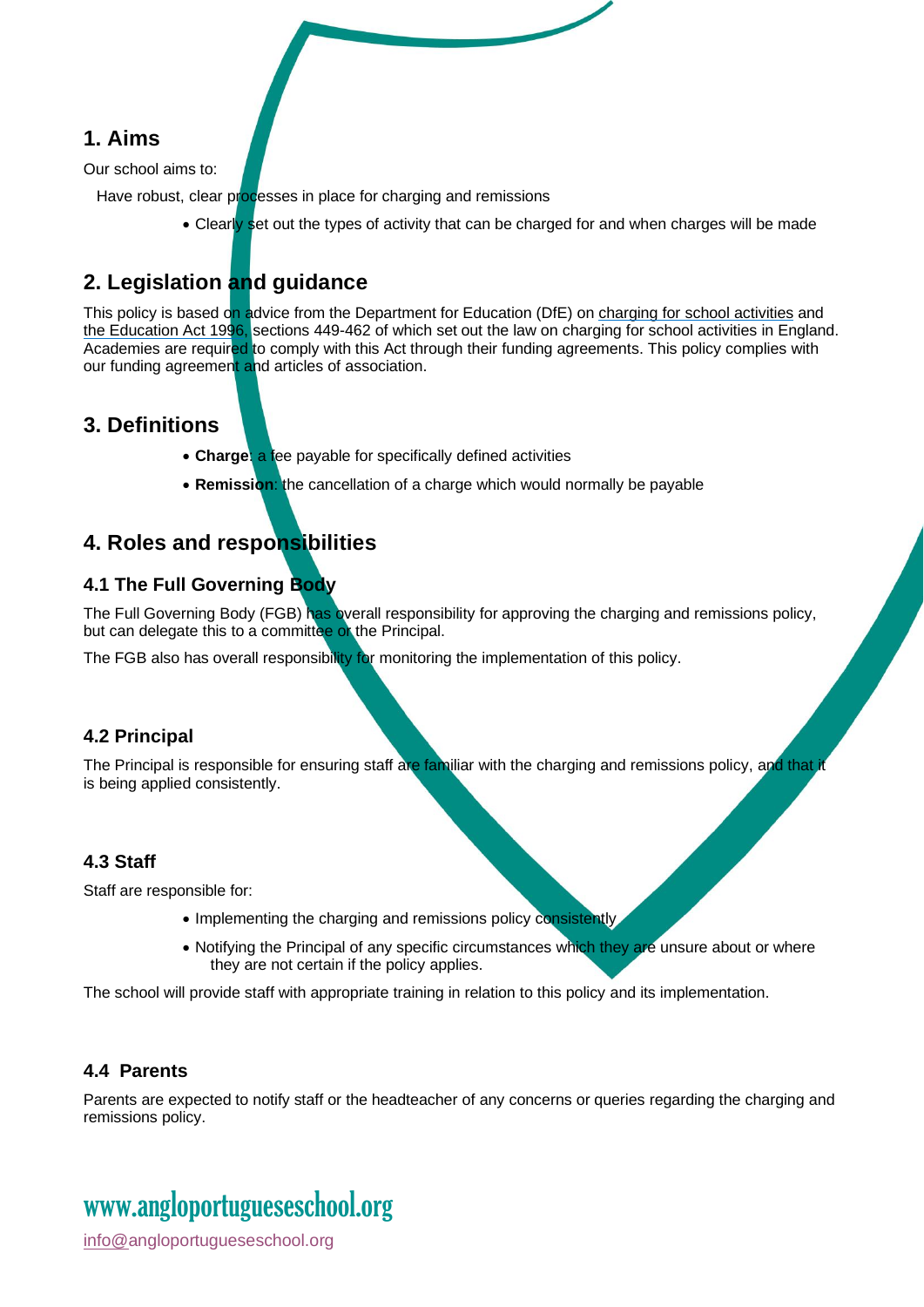#### <span id="page-3-0"></span>**5. Where charges cannot be made**

Below we set out what we **cannot** charge for:

#### **5.1 Education**

- Admission applications
- Education provided during school hours (including the supply of any materials, books, instruments or other equipment)
- Education provided outside school hours if it is part of:
- The National Curriculum
- A syllabus for a prescribed public examination that the pupil is being prepared for at the school
- Religious Education
	- Instrumental or vocal tuition, for pupils learning individually or in groups, unless the tuition is provided at the request of the pupil's parent
	- Entry for a prescribed public examination if the pupil has been prepared for it at the school
	- Examination re-sit(s) if the pupil is being prepared for the re-sit(s) at the school.

#### **5.2 Transport**

- Transporting registered pupils to or from the school premises, where the Local Authority has a statutory obligation to provide transport
- Transporting registered pupils to other premises where the FGB or Local Authority has arranged for pupils to be educated
- Transport that enables a pupil to meet an examination requirement when he or she has been prepared for that examination at the school
- Transport provided in connection with an educational visit.

#### **5.3 Residential visits**

- Education provided on any visit that takes place during school hours
- Education provided on any visit that takes place outside school hours if it is part of:
- The National Curriculum
- A syllabus for a prescribed public examination that the pupil is being prepared for at the school
- Religious Education
- Supply teachers to cover for those teachers who are absent from school accompanying pupils on a residential visit.

#### <span id="page-3-1"></span>**6. Where charges can be made**

Below we set out what we **can** charge for:

#### **6.1 Education**

### www[.angloportugueseschool.org](https://angloportugueseschool.org/)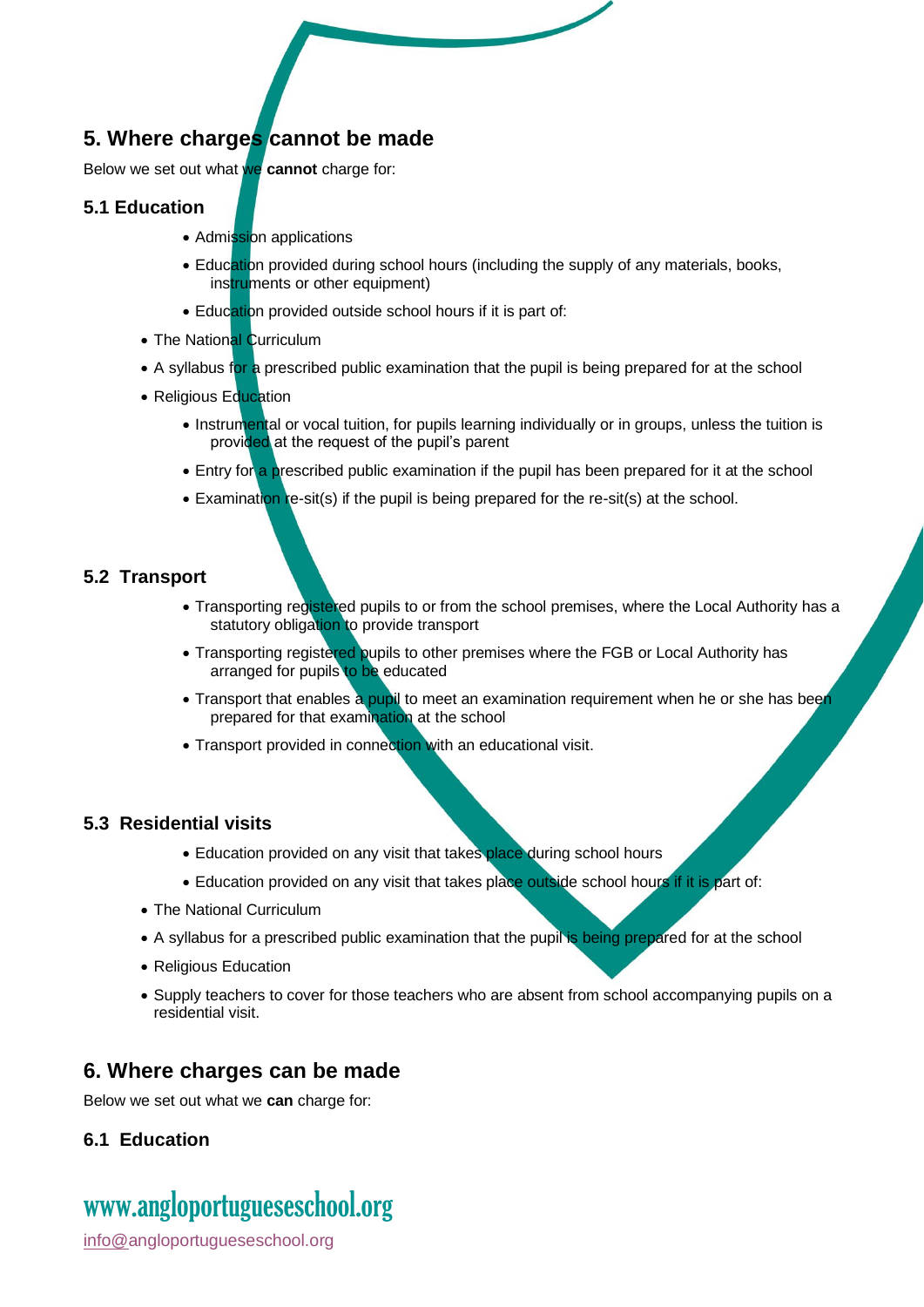- Any materials, books, instruments or equipment, where the child's parent wishes him or her to own them
- Optional extras (see below)
- Music and vocal tuition, in limited circumstances
- Certain early years provision
- Community facilities.

#### **6.2 Optional extras**

We are able to charge for activities known as 'optional extras'. In these cases, schools can charge for providing materials, books, instruments or equipment. The following are optional extras:

- Education provided outside of school time that is not part of:
- The National Curriculum
- A syllabus for a prescribed public examination that the pupil is being prepared for at the school
- Religious Education
	- Examination entry fee(s) if the registered pupil has not been prepared for the examination(s) at the school
	- Transport (other than transport that is required to take the pupil to school or to other premises where the local authority or governing board has arranged for the pupil to be provided with education)
	- Board and lodging for a pupil on a residential visit
	- Extended day services offered to pupils (such as breakfast clubs, after-school clubs, tea and supervised homework sessions).

When calculating the cost of optional extras, an amount may be included in relation to:

- Any materials, books, instruments or equipment provided in connection with the optional extra
- The cost of buildings and accommodation
- Non-teaching staff
- Teaching staff engaged under contracts for services purely to provide an optional extra (including supply teachers engaged specifically to provide the optional extra)
- The cost, or an appropriate proportion of the costs, for teaching staff employed to provide tuition in playing a musical instrument, or vocal tuition, where the tuition is an optional extra.

Any charge made in respect of individual pupils will not be greater than the actual cost of providing the optional extra activity, divided equally by the number of pupils participating.

Any charge will not include an element of subsidy for any other pupils who wish to take part in the activity but whose parents are unwilling or unable to pay the full charge.

In cases where a small proportion of the activity takes place during school hours, the charge cannot include the cost of alternative provision for those pupils who do not wish to participate.

Parental agreement is necessary for the provision of an optional extra which is to be charged for.

#### **6.3 Music tuition**

### www[.angloportugueseschool.org](https://angloportugueseschool.org/)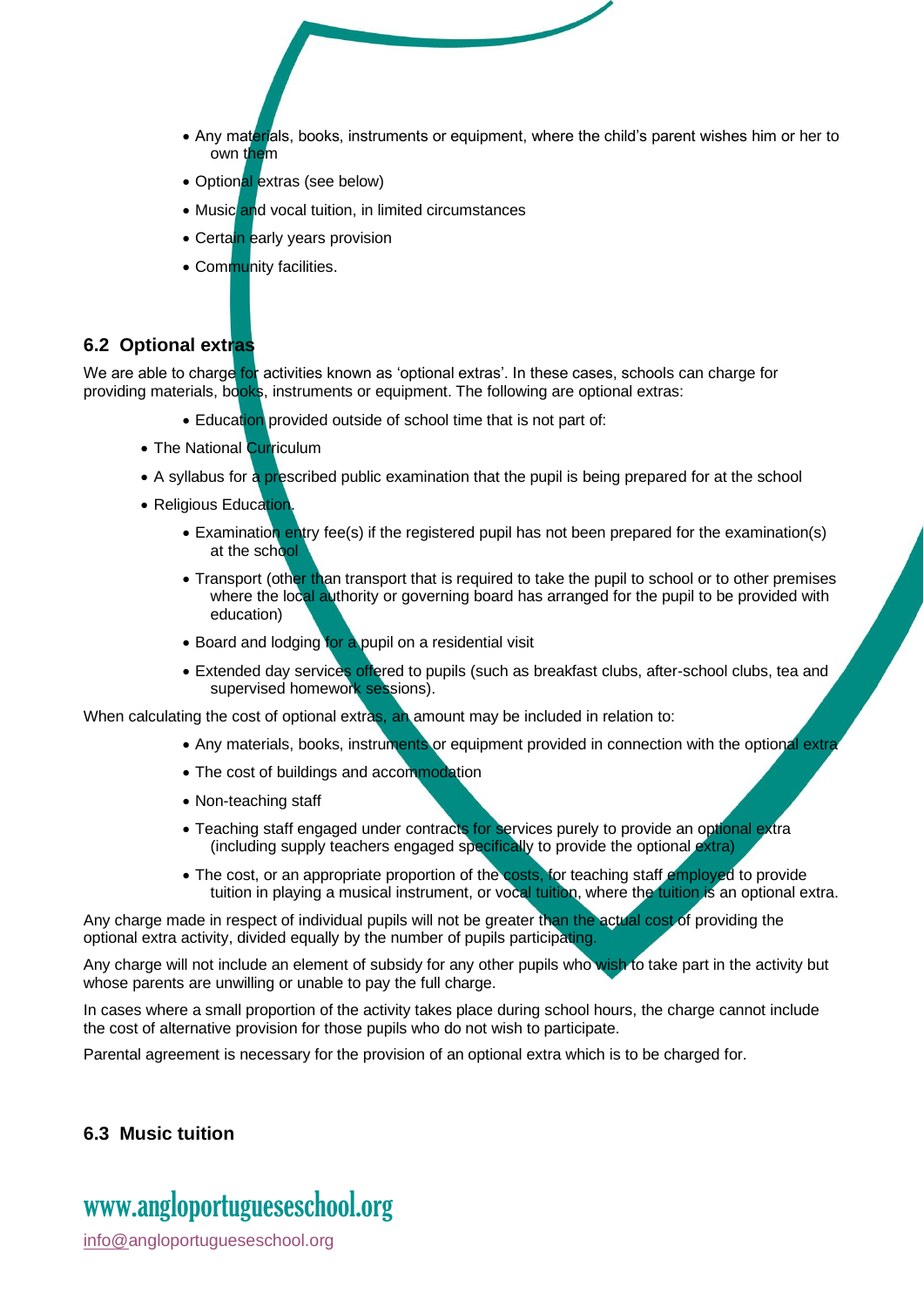Schools can charge for vocal or instrumental tuition provided either individually or to groups of pupils. provided that the tuition is provided at the request of the pupil's parent.

Charges may not exceed the cost of the provision, including the cost of the staff giving the tuition.

Charges cannot be made:

- If the teaching is an essential part of the National Curriculum
- If the teaching is provided under the first access to the Key Stage 2 instrumental and vocal tuition programme
- For a pupil who is looked after by a Local Authority.

#### **6.4 Residential visits**

We can charge for board and lodging on residential visits, but the charge must not exceed the actual cost.

#### <span id="page-5-0"></span>**7. Voluntary contributions**

As an exception to the requirements set out in section 5 of this policy, the school is able to ask for voluntary contributions from parents to fund activities during school hours which would not otherwise be possible.

Some activities for which the school may ask parents for voluntary contributions include:

- School trips
- Sports activities.

**There is no obligation for parents to make any contribution, and no child will be excluded from an activity if their parents are unwilling or unable to pay**.

If the school is unable to raise enough funds for an activity or visit then it will be cancelled.

#### <span id="page-5-1"></span>**8. Activities we charge for**

At the current time, the school will not charge for any activities. When activities that come at cost to the parents, we will outline how that charge will be calculated, for instance, if it includes transport, building or insurance costs.

For regular activities, the charges for each activity will be determined by the governing board and reviewed each year. Parents will be informed of the charges for the coming year in June of each year.

#### <span id="page-5-2"></span>**9. Remissions**

In some circumstances the school may not charge for items or activities set out in sections 6 and 8 of this policy. This will be at the discretion of the governing board and will depend on the activity in question.

#### **9.1 Remissions for residential visits**

Parents who can prove they are in receipt of any of the following benefits will be exempt from paying the cost of board and lodging for residential visits:

- Income Support
- Income-based Jobseeker's Allowance
- Income-related Employment and Support Allowance
- Support under part VI of the Immigration and Asylum Act 1999

### www[.angloportugueseschool.org](https://angloportugueseschool.org/)